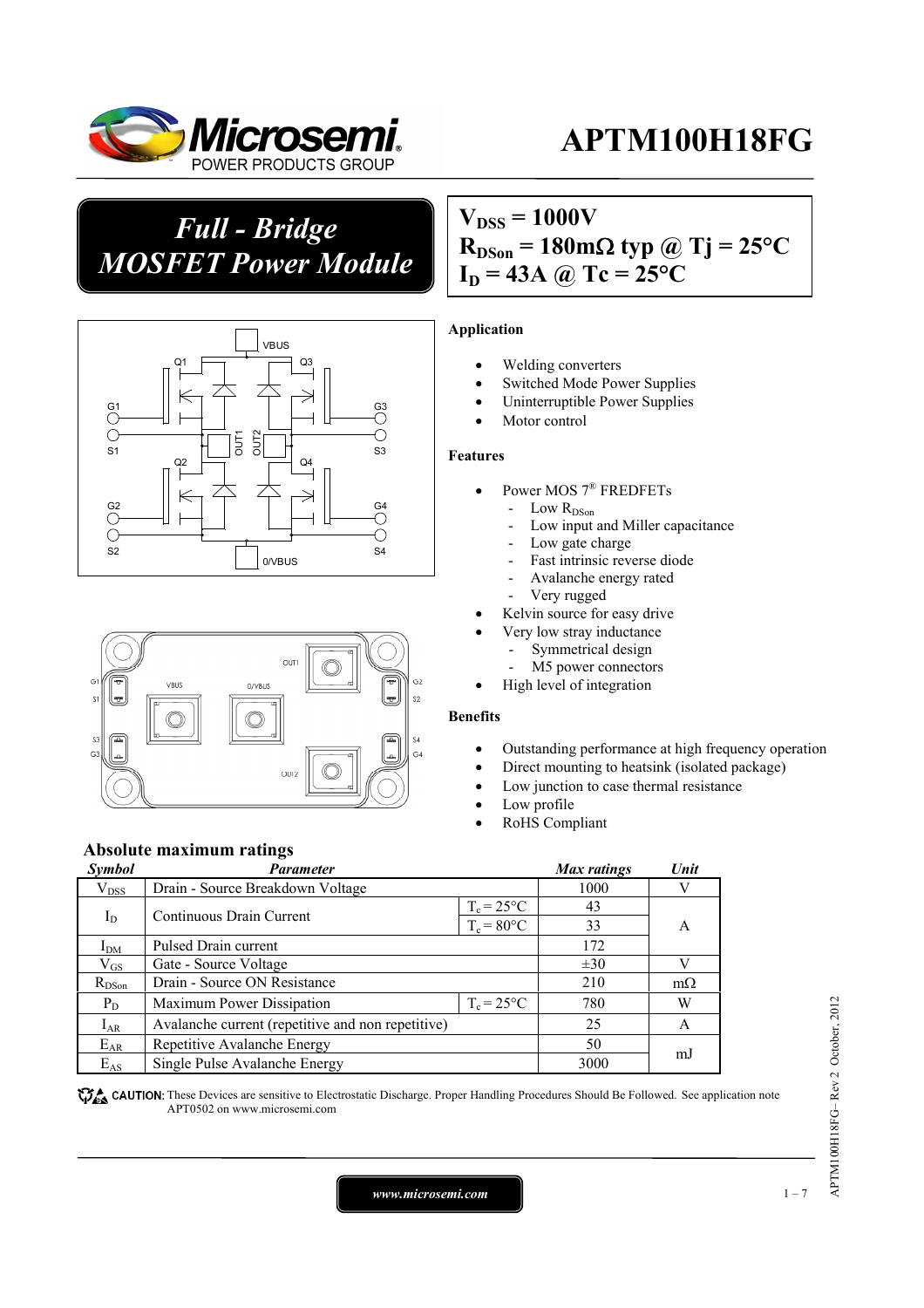

#### **All ratings @ Tj = 25°C unless otherwise specified**

#### **Electrical Characteristics**

|              | Symbol Characteristic           | <b>Test Conditions</b>              |                     | Min | Tvp | Max        | Unit      |
|--------------|---------------------------------|-------------------------------------|---------------------|-----|-----|------------|-----------|
| $I_{DSS}$    | Zero Gate Voltage Drain Current | $V_{GS} = 0V$ , $V_{DS} = 1000V$    | $T_i = 25^{\circ}C$ |     |     | <b>200</b> | μA        |
|              |                                 | $V_{GS} = 0V$ , $V_{DS} = 800V$     | $T_i = 125$ °C      |     |     | 1000       |           |
| $R_{DS(on)}$ | Drain – Source on Resistance    | $V_{GS} = 10V$ , $I_D = 21.5A$      |                     |     | 180 | 210        | $m\Omega$ |
| $V_{GS(th)}$ | Gate Threshold Voltage          | $V_{GS} = V_{DS}$ , $I_D = 5mA$     |                     |     |     |            | V         |
| $I_{GSS}$    | Gate – Source Leakage Current   | $V_{GS} = \pm 30 V$ , $V_{DS} = 0V$ |                     |     |     | $\pm 150$  | nA        |

#### **Dynamic Characteristics**

| <b>Symbol</b>    | <i><b>Characteristic</b></i> | <b>Test Conditions</b>                                                        | Min | $\mathcal{I}yp$ | <b>Max</b> | Unit    |
|------------------|------------------------------|-------------------------------------------------------------------------------|-----|-----------------|------------|---------|
| $C_{iss}$        | Input Capacitance            | $V_{GS} = 0V$                                                                 |     | 10.4            |            |         |
| $C_{\rm oss}$    | <b>Output Capacitance</b>    | $V_{DS}$ = 25V                                                                |     | 1.76            |            | nF      |
| $C_{\rm rss}$    | Reverse Transfer Capacitance | $f = 1MHz$                                                                    |     | 0.32            |            |         |
| $Q_{g}$          | Total gate Charge            | $V_{GS} = 10V$                                                                |     | 372             |            |         |
| $Q_{gs}$         | Gate – Source Charge         | $V_{\text{Bus}} = 500V$                                                       |     | 48              |            | nC      |
| $Q_{gd}$         | Gate - Drain Charge          | $I_D = 43A$                                                                   |     | 244             |            |         |
| $T_{d(on)}$      | Turn-on Delay Time           | Inductive switching $\omega$ 125°C                                            |     | 18              |            |         |
| $T_r$            | Rise Time                    | $V_{GS} = 15V$<br>$V_{\text{Bus}} = 670V$<br>$I_D = 43A$<br>$R_G = 2.5\Omega$ |     | 12              |            | ns      |
| $T_{d(off)}$     | Turn-off Delay Time          |                                                                               |     | 155             |            |         |
| $T_f$            | Fall Time                    |                                                                               |     | 40              |            |         |
| $E_{on}$         | Turn-on Switching Energy     | Inductive switching $\omega$ 25°C                                             |     | 1800            |            |         |
| $E_{\text{off}}$ | Turn-off Switching Energy    | $V_{GS} = 15V$ , $V_{Bus} = 670V$<br>$I_D = 43A$ , $R_G = 2.5\Omega$          |     | 1246            |            | $\mu$ J |
| $E_{on}$         | Turn-on Switching Energy     | Inductive switching $\omega$ 125°C                                            |     | 2846            |            |         |
| $E_{\rm off}$    | Turn-off Switching Energy    | $V_{GS} = 15V$ , $V_{Bus} = 670V$<br>$I_D = 43A$ , $R_G = 2.5\Omega$          |     | 1558            |            | μJ      |

#### **Source - Drain diode ratings and characteristics**

| <i>Symbol</i> | <i><b>Characteristic</b></i>  | <b>Test Conditions</b>       |                     | Min | Tvp  | <b>Max</b> | Unit    |
|---------------|-------------------------------|------------------------------|---------------------|-----|------|------------|---------|
| $I_{S}$       | Continuous Source current     |                              | $Tc = 25^{\circ}C$  |     |      | 43         | A       |
|               | (Body diode)                  |                              | $Tc = 80^{\circ}C$  |     |      | 33         |         |
| $V_{SD}$      | Diode Forward Voltage         | $V_{GS} = 0V$ , $I_S = -43A$ |                     |     |      | 1.3        | V       |
| dv/dt         | Peak Diode Recovery $\bullet$ |                              |                     |     |      | 18         | V/ns    |
| $t_{rr}$      | Reverse Recovery Time         |                              | $T_i = 25^{\circ}C$ |     |      | 320        | ns      |
|               |                               | $I_S = -43A$<br>$V_R = 670V$ | $T_i = 125$ °C      |     |      | 650        |         |
| $Q_{rr}$      | Reverse Recovery Charge       | $diS/dt = 200A/\mu s$        | $T_i = 25^{\circ}C$ |     | 7.2  |            | $\mu$ C |
|               |                               |                              | $T_i = 125$ °C      |     | 19.5 |            |         |

 dv/dt numbers reflect the limitations of the circuit rather than the device itself.  $I_S \leq -43A$  di/dt  $\leq 700A/\mu s$   $V_R \leq V_{DSS}$   $T_i \leq 150^{\circ}C$ 

*www.microsemi.com* 2-7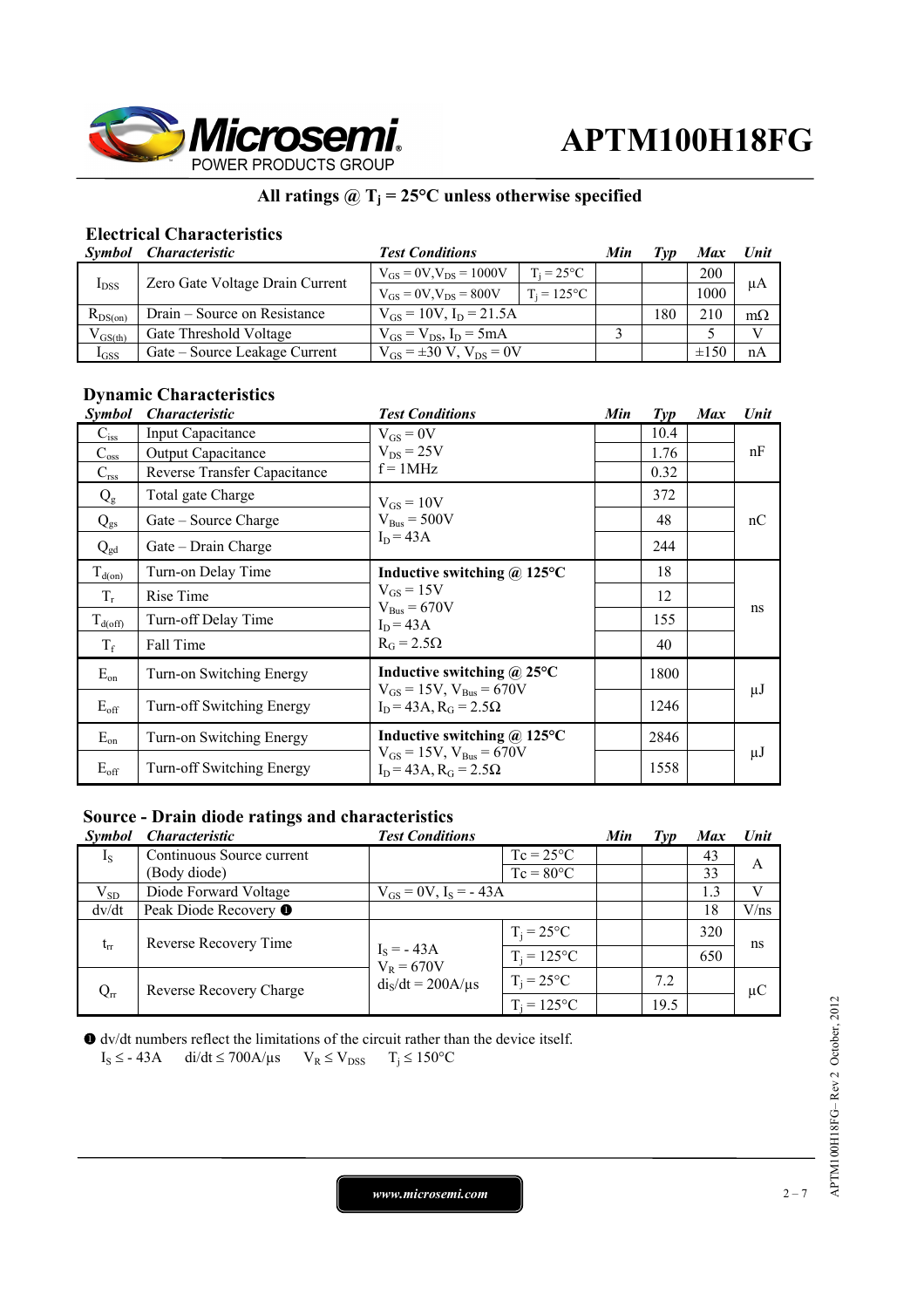

#### **Thermal and package characteristics**

|             | Symbol Characteristic                                               |               |    | Min   | Typ | <b>Max</b> | Unit               |
|-------------|---------------------------------------------------------------------|---------------|----|-------|-----|------------|--------------------|
| $R_{thJC}$  | Junction to Case Thermal Resistance                                 |               |    |       |     | 0.16       | $\rm ^{\circ} C/W$ |
| $V_{ISOL}$  | RMS Isolation Voltage, any terminal to case $t = 1$ min, $50/60$ Hz |               |    | 4000  |     |            |                    |
| $T_J$       | Operating junction temperature range                                |               |    | $-40$ |     | 150        | $\rm ^{\circ}C$    |
| $T_{STG}$   | <b>Storage Temperature Range</b>                                    |               |    | $-40$ |     | 125        |                    |
| $T_{\rm C}$ | <b>Operating Case Temperature</b>                                   |               |    | $-40$ |     | 100        |                    |
| Torque      | Mounting torque                                                     | To heatsink   | M6 | 2     |     |            | N.m                |
|             |                                                                     | For terminals | M5 |       |     | 3.5        |                    |
| Wt          | Package Weight                                                      |               |    |       |     | 300        | g                  |

#### **SP6 Package outline** (dimensions in mm)



See application note APT0601 - Mounting Instructions for SP6 Power Modules on www.microsemi.com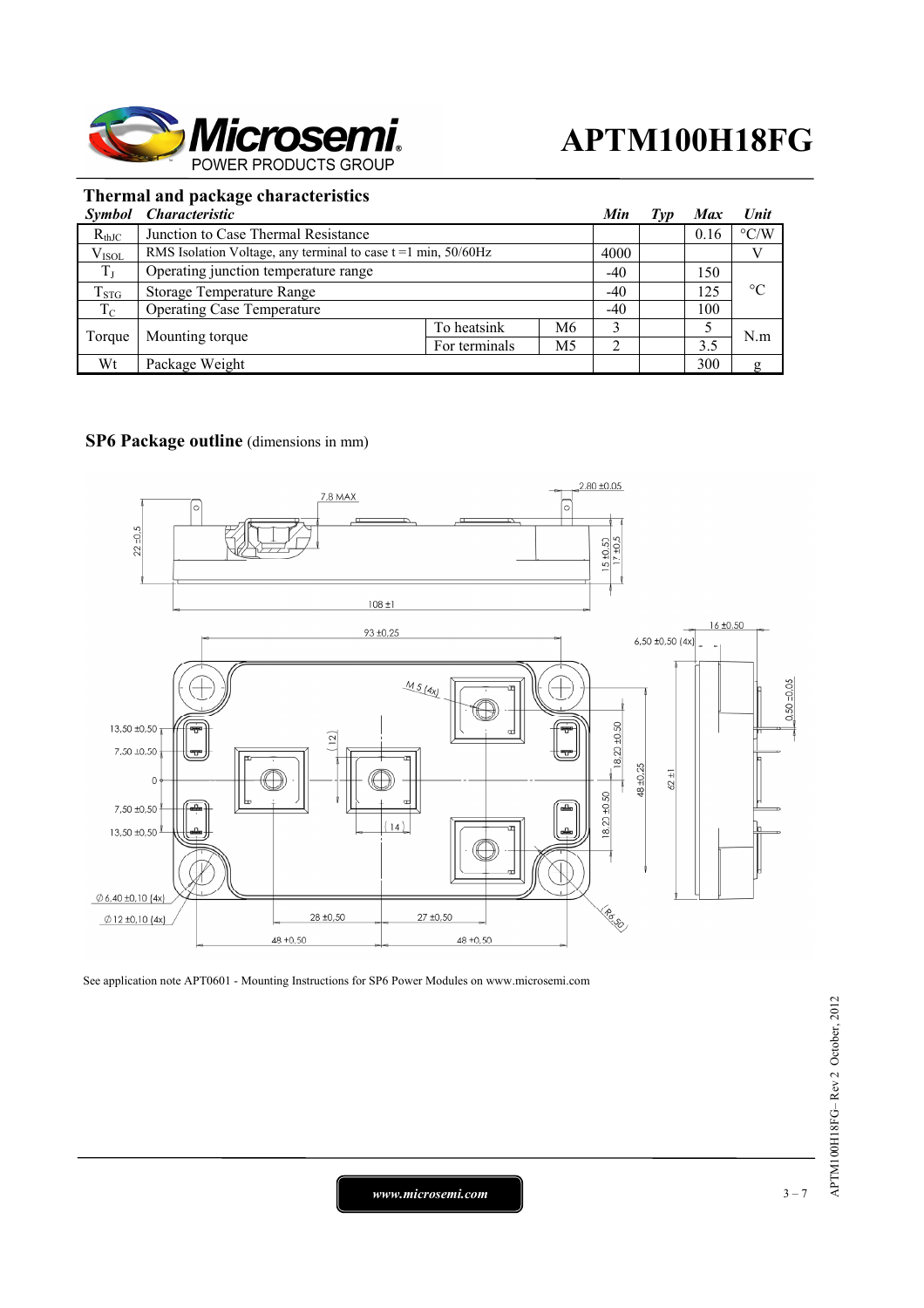

#### **Typical Performance Curve**



*www.microsemi.com* 4-7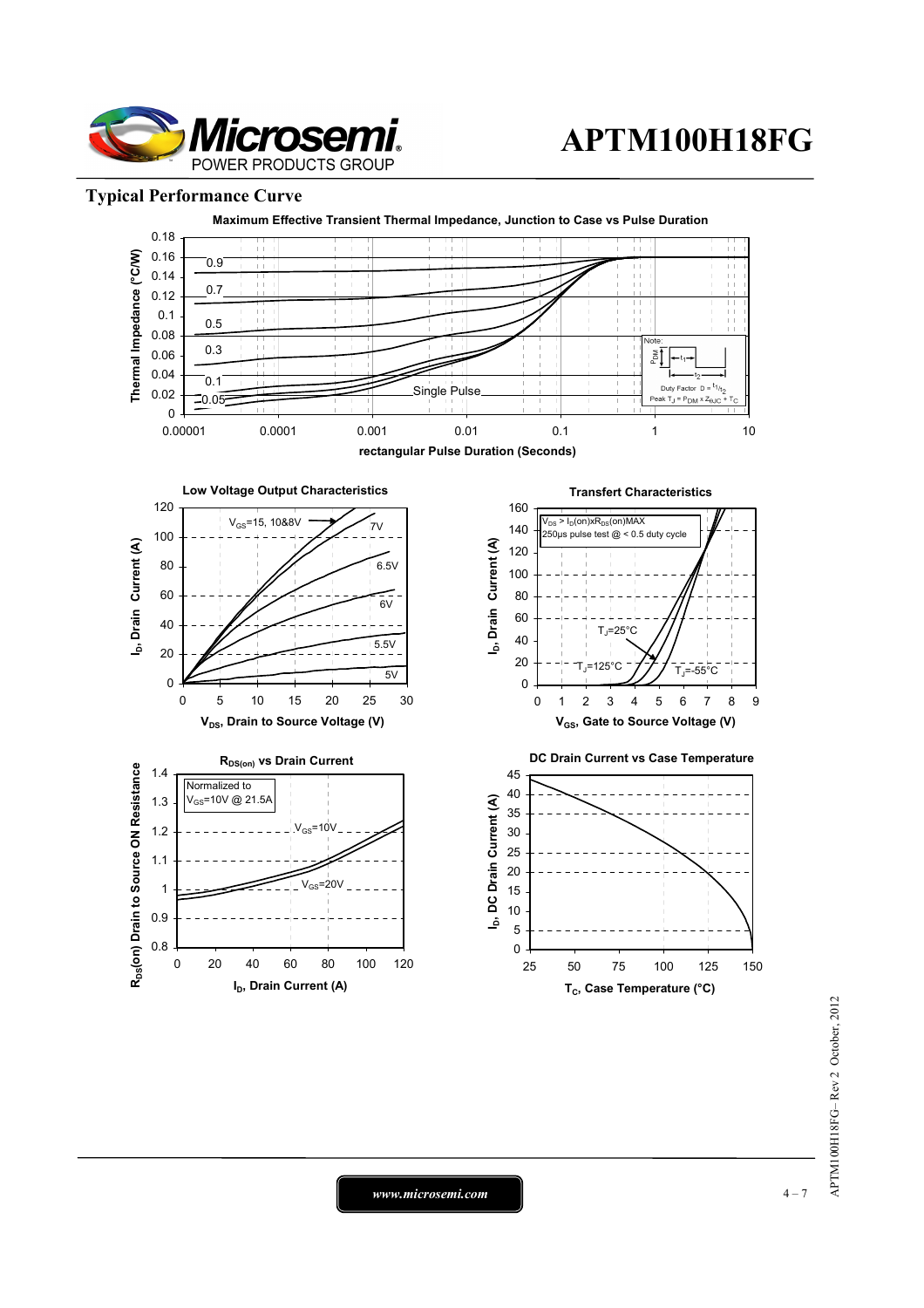



# APTM100H18FG-Rev 2 October, 2012 APTM100H18FG– Rev 2 October, 2012

*www.microsemi.com* 1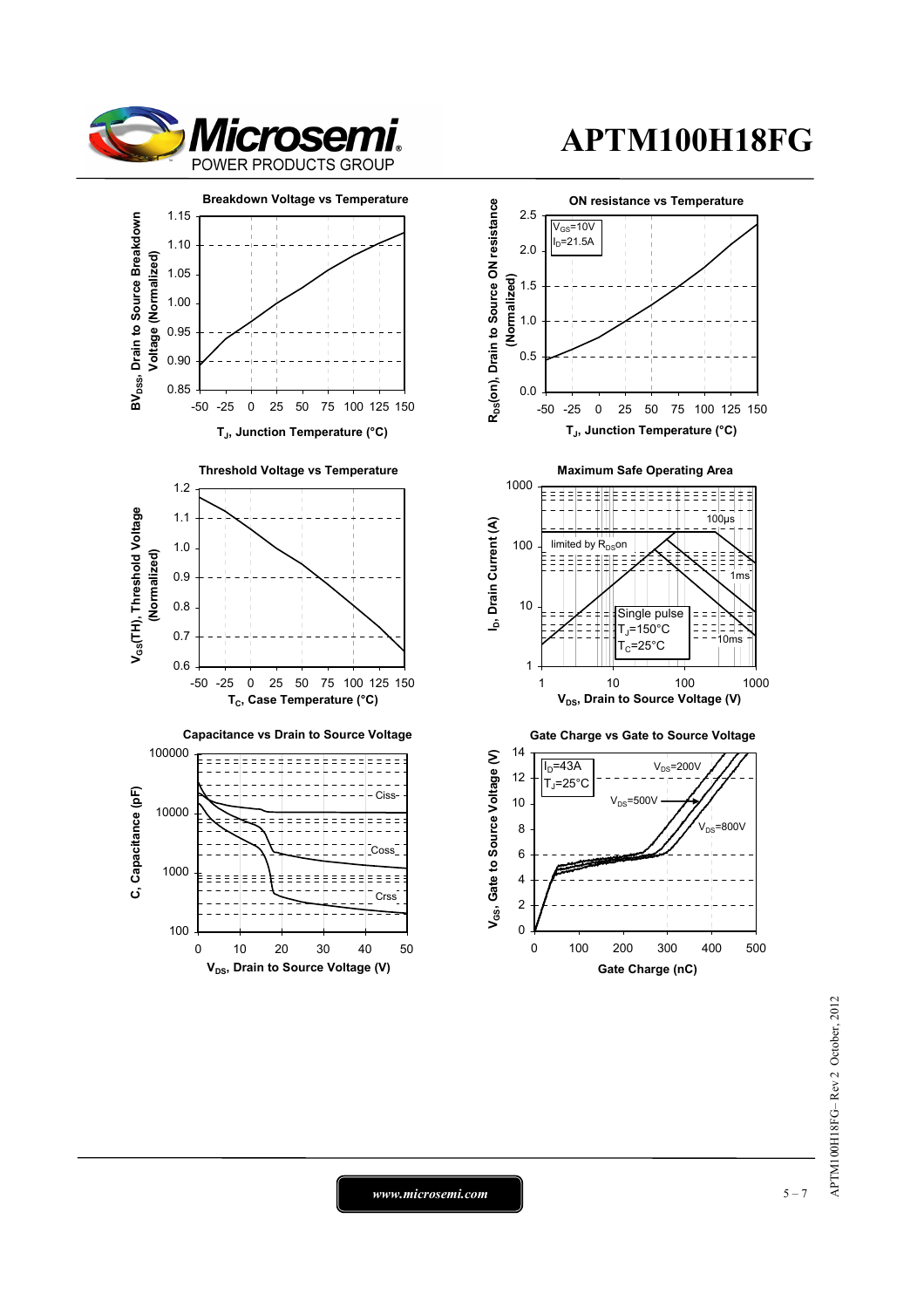



*www.microsemi.com* 6-7